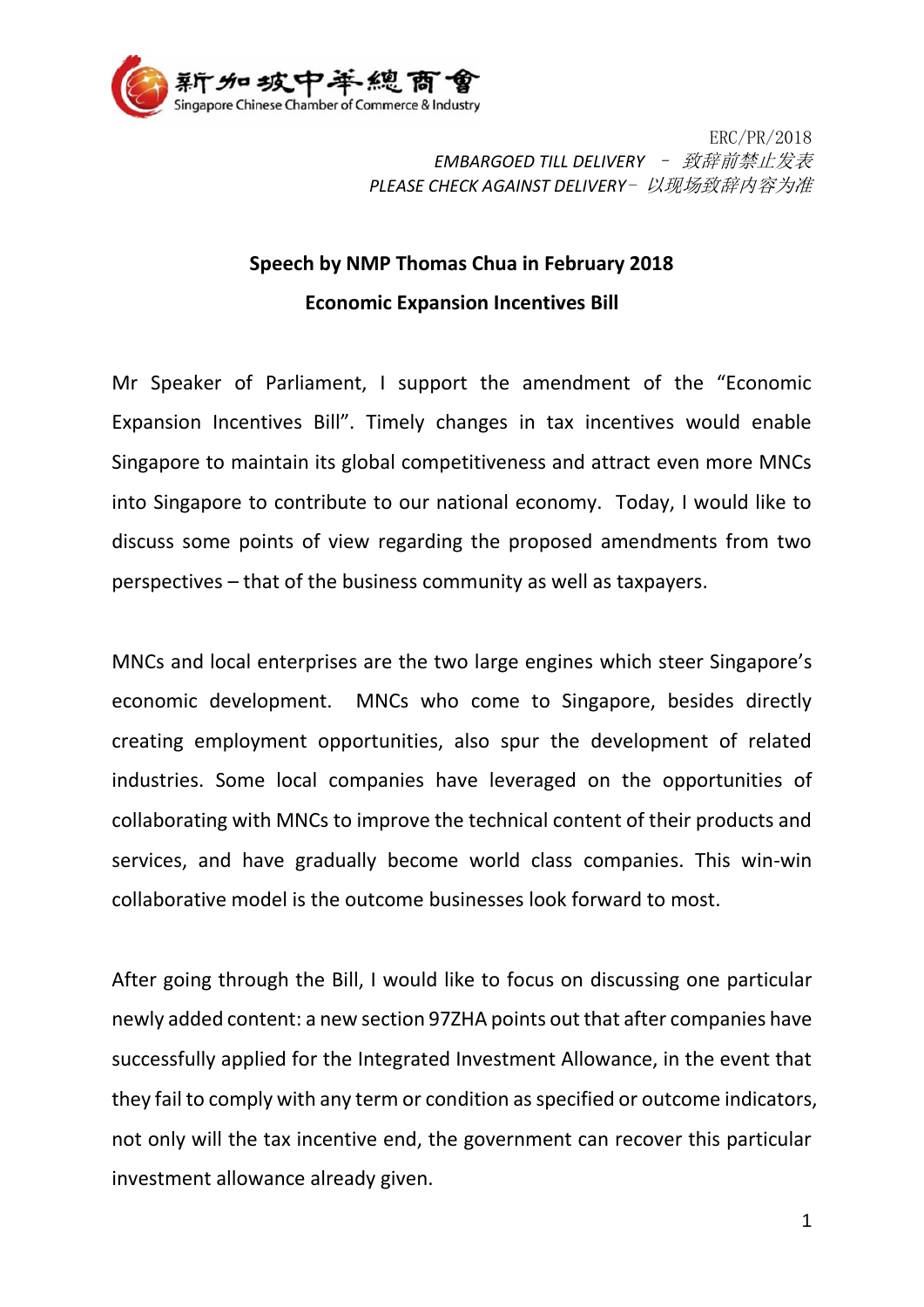

This amendment is extremely timely. Recently, the government has mentioned several times that the budget expenditure would steadily increase, and that we need to explore new sources of tax revenue and curb expenditure. Strengthening the supervision and audit of tax incentives and measures and guarding against abuse, is certainly one of the necessary actions. The amendment to the Bill would enable the auditing and governance process of tax incentives to be more strictly enforced. This is good for our taxpayers. Also, I would like to ask the Minister if this current amendment to the bill was instituted due to an increase in recent years in the number of errant cases?

Of greater concern to businesses is that such tax incentives to attract foreign investment appeared to have become weaker in elevating the value-add of our local enterprises through participating in the industry value chain. Quite a number of businesses have told me that they greatly appreciated the Local Industry Upgrading Programme (LIUP) which was phased out in 2010. This programme, extremely useful then in promoting win-win collaboration between foreign investors and local enterprises, continues to be well-regarded today.

In the earlier years, foreign companies who invested in the traditional sectors here could generate significant business opportunities and value-add to the related local supporting enterprises who participated in the industry value chain, and created direct and indirect employment opportunities for Singaporeans. However, in more recent years, most of the MNCs attracted to Singapore are in the emerging sectors who establish their regional headquarters or R&D centres here. The spin-off value-adding activities, such as product design, manufacturing, industry supply chain, and distribution may be located in the

2